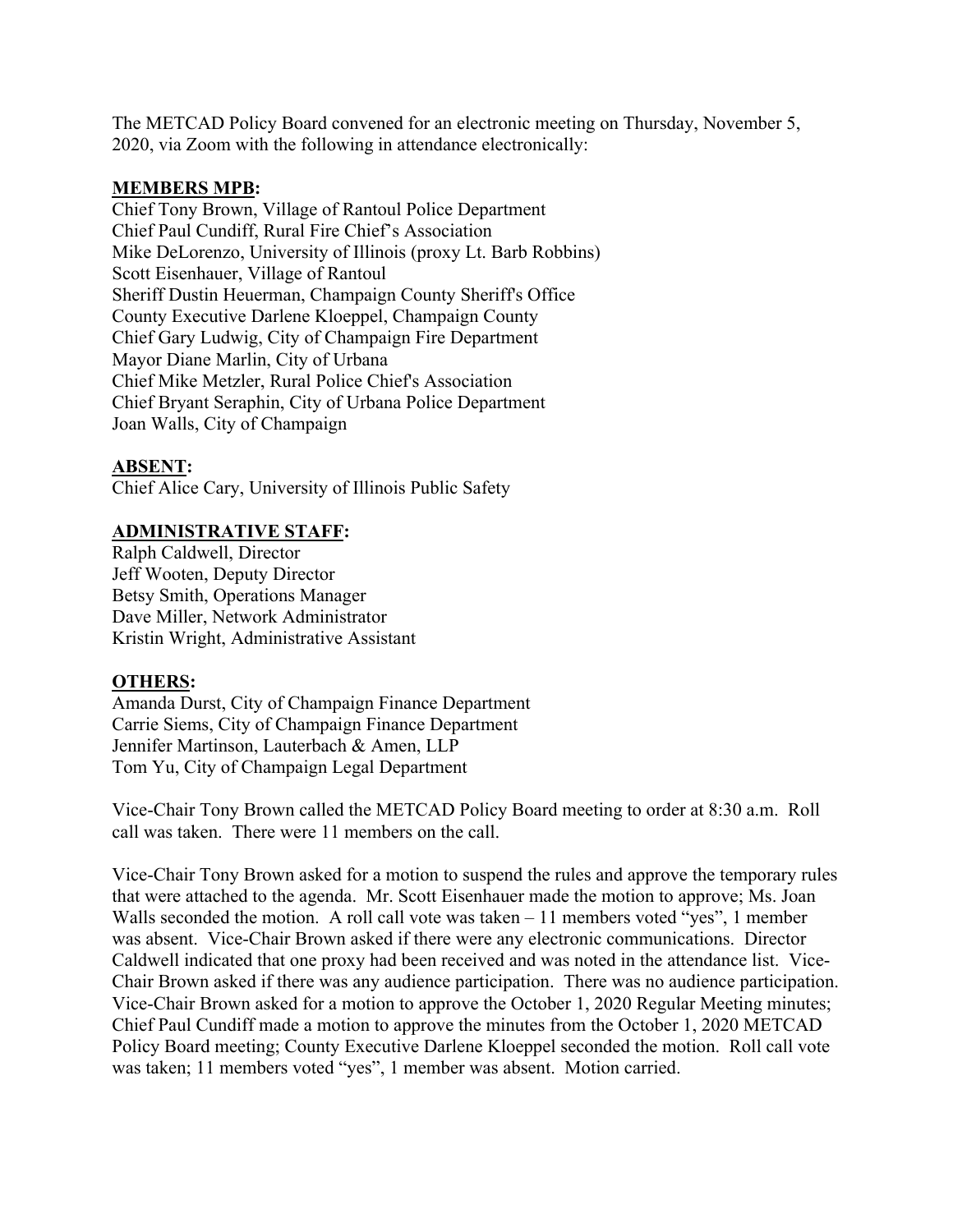There were no action items. Vice-Chair Brown opened discussion regarding FY 19/20 METCAD Audit. Ms. Carrie Siems introduced Ms. Amanda Durst with the City of Champaign Finance Department who was the lead for the audit from the City of Champaign. Ms. Durst reviewed the letter from the accounting firm stating that there were no issues encountered during the audit. Ms. Durst also stated that there were no audit findings or issues. Ms. Durst reviewed the METCAD AFR which is the independent auditor's report. The auditors issued an unqualified or clean opinion which is the best audit that an agency can receive. She then reviewed the Management's Discussion and Analysis. It is a summary of what has happened over the year and provides a year after year comparison. She then reviewed the changes in net position and then the statement of net positions which includes unrestricted funds and capital. Next, she reviewed the Statement of Revenue, Expenses and Changes in Net Position. She then reviewed the Budget Actual Report which shows the original budget, the revised budget and the actual budget by line item. Everything was in line as expected. The transfer was slightly higher due to the grant funds. The final document reviewed was the Management Letter. There was a comment that the operating fund was overbudget for the year; Ms. Durst explained that this is common statement due to the budget being done on a cash basis and the audit being done on an accrual basis.

Vice-Chair Brown asked for a Legislative Update. Director Caldwell reported that there wasn't much to update. The Statewide Advisory Board did meet via WebX on October 19, 2020. The next meeting will be November 16, 2020. Director Caldwell's position on the Board did expire and re-appointments have not been completed. Over the next year, prior to next December, the Board will work on the 9-1-1 re-write. One of the discussion items is a possible surcharge increase. County Executive Darlene Kloeppel asked if the surcharge could be changed to a percentage basis rather than a fee basis as it currently is. Director Caldwell responded that it has been discussed but hasn't been successful in getting it passed. They prefer to have a set amount and review it every three years when the sunset expires.

Vice-Chair Brown asked for a Technical Update. Deputy Director Jeff Wooten reported to the Board regarding the status of the grant projects. The mapping updates have been completed, the new logging recorder has been installed and should be finished once the new telephone system is installed, the new telephone system has been installed and configured, the final install will be completed on November 18. He also reported that the State Police have released the next round of grant funding including \$5 million in consolidation reimbursement. It will be retroactive back to 2010 and the consolidation with the Village of Rantoul happened in 2014. Staff is looking at possible reimbursements including expanding the dispatch room to add another dispatch position. The Tyler project continues to move forward and is scheduled to go live on January 19, 2021. It has been discussed with the Police Chiefs and Sheriffs that the location data from the AVL's will be stored for 90 days. It will also record vehicle speed but that is determined by each department so the departments will be asked individually what their preference is for their own department. Mayor Marlin asked how the AVL information will work. Deputy Director Wooten explained that it works on the mobile tablet that is in the emergency response vehicle. The information will be sent to dispatch so that the CAD will know which vehicle is closest to respond to a high priority call rather than a vehicle that may be assigned to the location but not necessarily the closest.